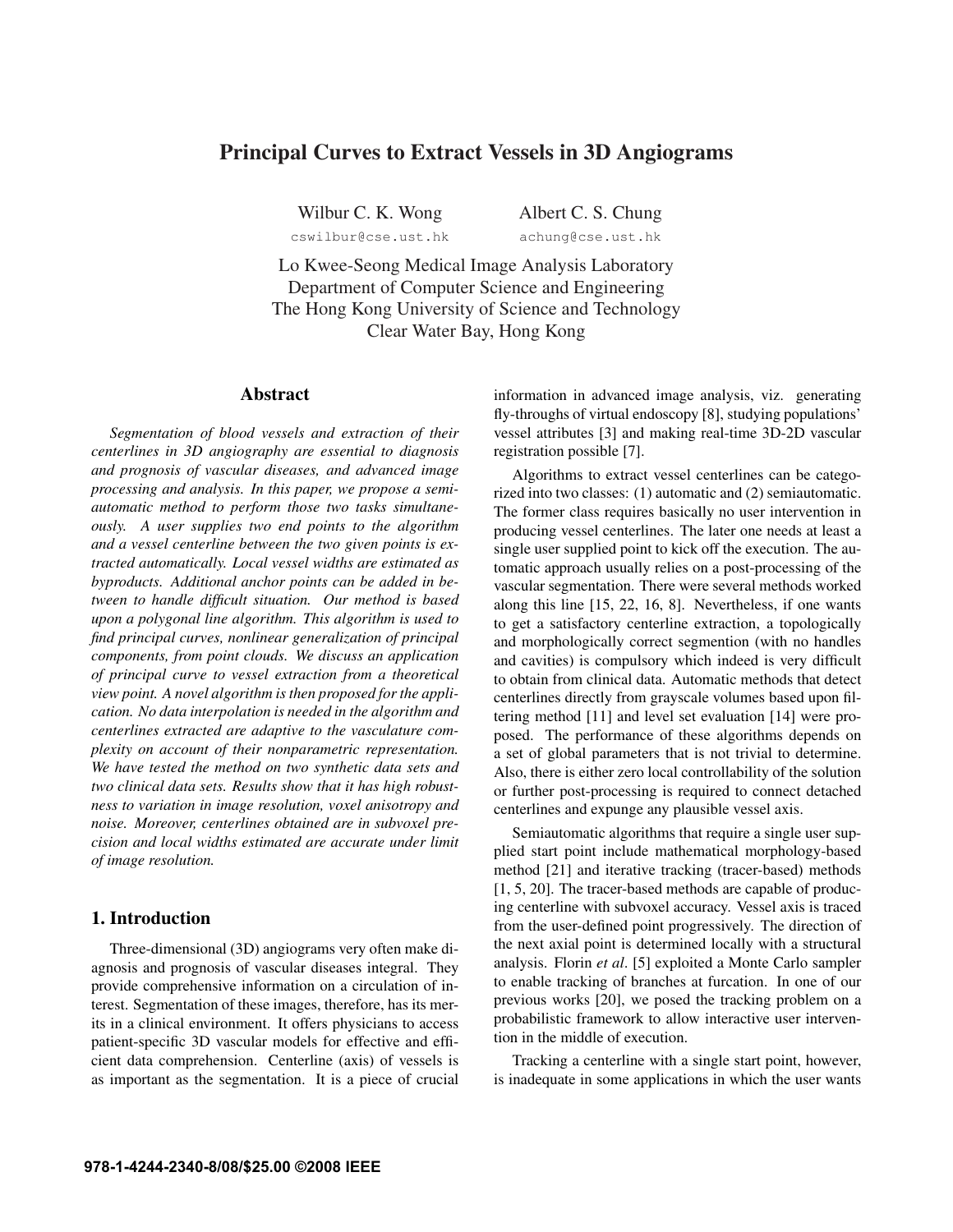to control the destination point of the tracking. To solve this problem, methods that permit users to supply start and end points were developed [4, 19, 12]. One of these methods exploit a minimal cost path algorithm on a graph defined by the voxel spatial dimensions [4]. Wink *et al*. [19] and Li and Yezzi [12] added one extra non-spatial dimension (scale/vessel thickness) to the graph to make tracking of the vessel interior more accurate. Nonetheless, the centerline extracted consists of a sequence of connected voxels, which is a very complex representation of vessel axis and indeed it has no subvoxel accuracy.

The closest work related to this paper is the work by Frangi *et al*. [6]. They modeled a vessel centerline with a parameteric curve (B-spline) and searched the solution by minimizing an energy functional defined along the curve. The number of spline control points (knots) has to be predefined. This makes their algorithm incapable of extracting centerline of complex vasculature if this number is small, or if there are too many knots redundant complexity is eventuated. During the evaluation of the objective function, numerous interpolations of an image volume are required. These operations are computationally expensive and may prone to interpolation artifacts. In addition, if the user wants to constrain the solution to pass through certain locations, insertion of anchor points is not trivial in their algorithm. This is because spline knots are not on the curve itself; thus implementation of anchors has to be coupled with the complexity of B-spline.

We propose a novel approach to attack the centerline extraction problem with a non-parameteric curve and a polygonal line algorithm that finds principal curve through an image volume. A vesselness measure is used to characterize vessel centerlines as in [6]. Besides, we utilize its corresponding scale-space data to estimate the local vessel width; and hence, vascular segmentation is obtained as a byproduct in our method.

All the aforementioned flaws in [6] are eliminated on this novel framework. Thanks to the polygonal line representation, arbitrary number of vertices can be added to the curve to make the centerline adaptive to vasculature complexity. Users have full controllability in our method; additional anchor points can be inserted, if needed, to handle difficult situation, such as diseased portions and kissing vessels. We treat voxel information as data points in a 3D space (point cloud) and find a curve that passes through the "middle" of points whose locations show higher chance of existence of tubular structures. Because of this, no interpolation is needed. Our method comprehends more information data points around the non-parameteric curve within its local width—in determining a centerline, contrary to sole dependency on the interpolated data along the spline as in [6]. Furthermore, in experiments with 3D synthetic image volumes, a magnetic resonance angiography (MRA) and a

computerized tomography angiogram (CTA), we demonstrate that our centerline has subvoxel accuracy and high robustness to variation in image resolution, voxel anisotropy and image noise.

# 2. Principal Curves to Extract Centerline and Estimate Local Width

In this section, the theoretical background of principal curves in extracting tubular structure centerline in grayscale image volumes is discussed (Section 2.1). We then briefly present the algorithm in Section 2.2. Details of three core steps are given in Sections 2.3 and 2.4. Finally, a method to derive useful information for estimating local vessel width is presented (Section 2.5).

#### 2.1. Background

Principal curves are a generalization of linear principal components [9]. Consider a d-dimensional random variable  $X = (X_1, \ldots, X_d)$  with finite second moments. The first linear principal component is a straight line passing through  $X$  (a set of realization of  $X$ ) which minimizes the average squared Euclidean distance to points  $x \in \mathbb{X}$ . This line gives the best linear summary of the data. Hastie and Stuetzle [9] relaxed this linear requirement of principal components by defining the notion of principal curves. Later Kégl et al. [10] refined it by incorporating a length constraint.

According to their definition, a smooth curve  $f(t)$  =  $(f_1(t),..., f_d(t))$  is a principal curve in  $\mathbb{R}^d$  parameterized by a real argument  $t$  if

- 1. **f** does not intersect itself, i.e.,  $a \neq b \Rightarrow$  **f**  $(a) \neq$  **f**  $(b)$ ,
- 2.  $f$  has a given length  $L$  inside any bounded region in  $\mathbb{R}^d$ , and
- 3. **f** is self-consistent, i.e., **f**  $(t) = E(\mathbf{X} | \mathbf{f}^{-1}(\mathbf{X}) = t)$ ,

where  $f^{-1}(x)$  is known as the projection index of point x on the curve f,

$$
\mathbf{f}^{-1}\left(\mathbf{x}\right) = \sup_{t} \left\{ t : \|\mathbf{x} - \mathbf{f}\left(t\right)\| = \inf_{\tau} \|\mathbf{x} - \mathbf{f}\left(\tau\right)\| \right\}, \tag{1}
$$

the operator  $\|\cdot\|$  denotes  $l^2$ -norm in  $\mathbb{R}^d$ . This projection in- $\gamma$  dex is the parametric variable t whose location on the principal curve f has the shortest orthogonal distance (denoted by inf  $\|\cdot\|$  to the point x. If there exists more than one such parametric variable, the maximum one is chosen to be the projection index (denoted by sup  $\{\cdot\}$ ).

It is the *self-consistency* property of principal curves that attracts our attention. This property is similar to the equidistance property of medial axis of boundaries and shapes. Self-consistency means that every point on the principal curve coincides the "middle"/expected location of all the data points that are closest to itself.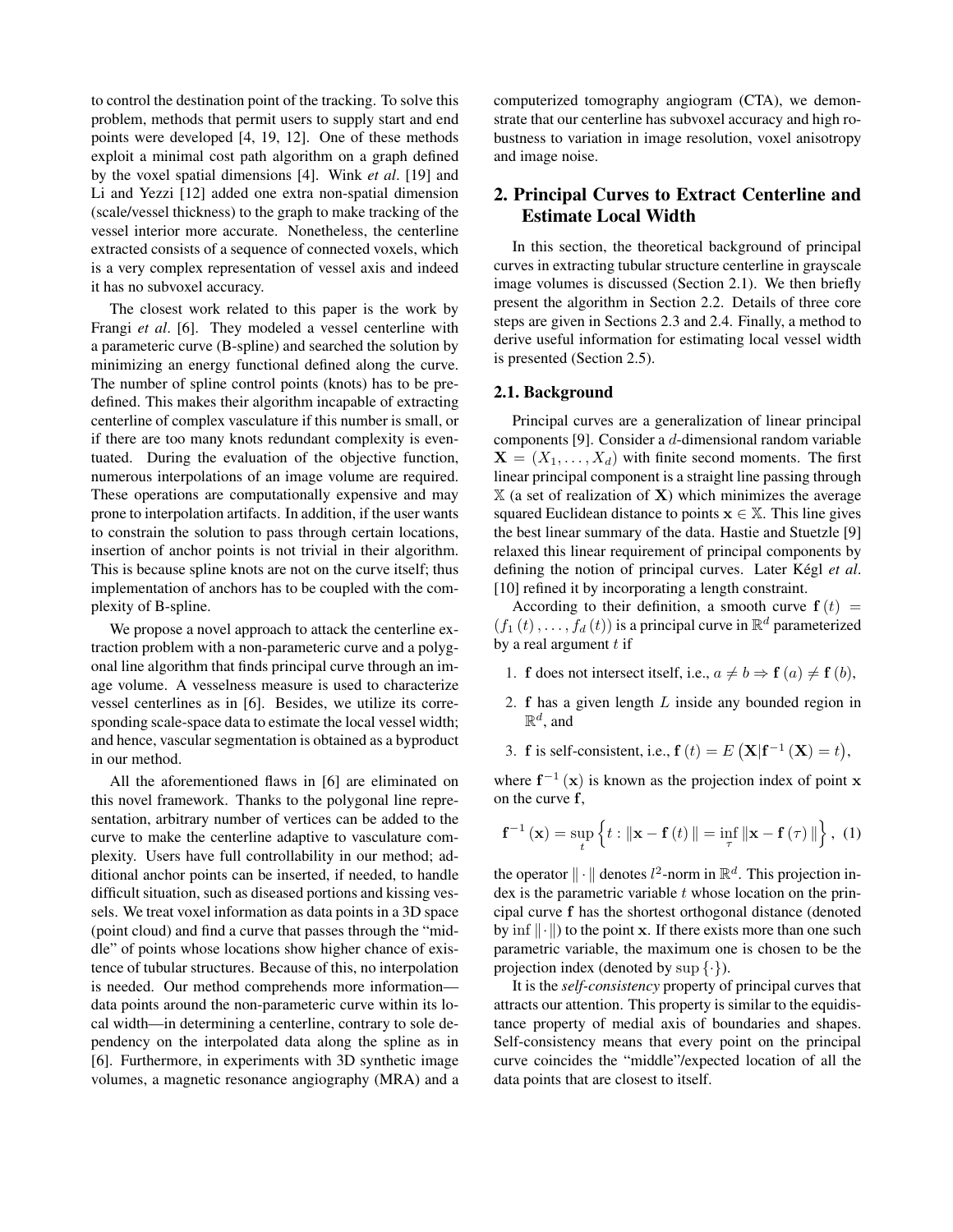Along a similar research line [2, 10, 13], we apply principal curves to extract tubular structures in grayscale image volumes, particularly their centerline. Nonetheless, it is very different from those previous works that we are working on non-binary data. Every input volume voxel center is regarded as a data point. The self-consistency is defined locally w.r.t. the width of a principal curve and by the voxel intensities. The locality criterion is to neglect the influence from irrelevant structures that are relatively far away from vessel of interest (e.g., adjacent objects of no interest and branches at furcation) in the image volume. The principal curve to determine the centerline of a tubular structure is therefore expressed as

$$
\mathbf{f}(t) = E\left(\mathbf{X}|\mathbf{f}^{-1}\left(\mathbf{X}\right) = t\right)
$$
\n
$$
= \frac{\sum_{\mathbf{x} \in \mathbb{X}, \mathbf{f}^{-1}\left(\mathbf{x}\right) = t} \mathbf{x} P\left(\mathbf{x}\right)}{\sum_{\mathbf{x} \in \mathbb{X}, \mathbf{f}^{-1}\left(\mathbf{x}\right) = t} P\left(\mathbf{x}\right)},\tag{2}
$$

and the projection index is given by

$$
\mathbf{f}^{-1}(\mathbf{x}) = \sup_{t} \Biggl\{ t : \|\mathbf{x} - \mathbf{f}(t)\| = \min \Biggl( r(t), \inf_{\tau} \|\mathbf{x} - \mathbf{f}(\tau)\| \Biggr) \Biggr\}, \quad (3)
$$

where  $r(t)$  is the associated local width of a tubular structure delineated by the principal curve  $f$  at  $t$ , data point  $x$ denotes a voxel center, and  $P(x)$  gives the existence probability of a tubular structure centerline at  $x$  after normalization with the denominator.

#### 2.2. The Overall Algorithm

The overall algorithm to extract tubular structure centerline is summarized in a flow diagram, as shown in Figure 1. It is based on an efficient algorithm proposed by Kégl *et al*. [10] to find principal curves, namely *polygonal line algorithm*. The output is a set of polygonal lines with k segments under a length constraint that minimizes the average squared distance over input data points (image voxels in our case). Hence, the output complexity is  $O(k)$ , which is typically much less than the number of image voxels. A typical image volume usually consists of millions of voxels. Nonetheless, less than a hundred points is normally sufficient to model the centerline of a tubular structure which is supposed to be smooth. This makes the polygonal line algorithm an appropriate method to extract vessel centerlines, contrary to the other two algorithms [9, 18] that give outputs with high complexity (number of curve points equals the number of image voxels).

The algorithm begins with a user-defined curve. This curve depicts a segment of tubular structure of interest. It consists of at least two end vertices. The user picks the vertices on planar reformatted images of an image volume. The two end vertices have to be selected at the centerline of



Figure 1. *Flow diagram of the polygonal line algorithm to extract tubular structure centerline.*

the structure of interest. Those two vertices are fixed (not optimized) to avoid undesired shortening/lengthening of the estimated centerline. This permits the user to gain a certain control over the algorithmic output. If accurate locations of the two end vertices is difficult to identify from the reformatted images, plausible position can be computed, as suggested in [11], via finding the zero crossing of two functions defined by image gradients and eigenvectors of Hessian matrices (which denote the basis of a vessel cross-section) in a local neighborhood. Additional vertices may be required if the structure of interest deviates from a straight line significantly. Precise locating of additional vertices is, however, not necessary (unless they are anchors, locations where the centerline must pass through). Local widths of the initial curve components (vertices and segments) are set to an arbitrary value slightly greater than the physical size of an image voxel.

Following the initialization is the projection step and reestimation of local width (Section 2.3). In the expectation step, movable vertices (anchors are excluded as they are fixed) are optimized sequentially with an objective function (Section 2.4). This objective function encourages the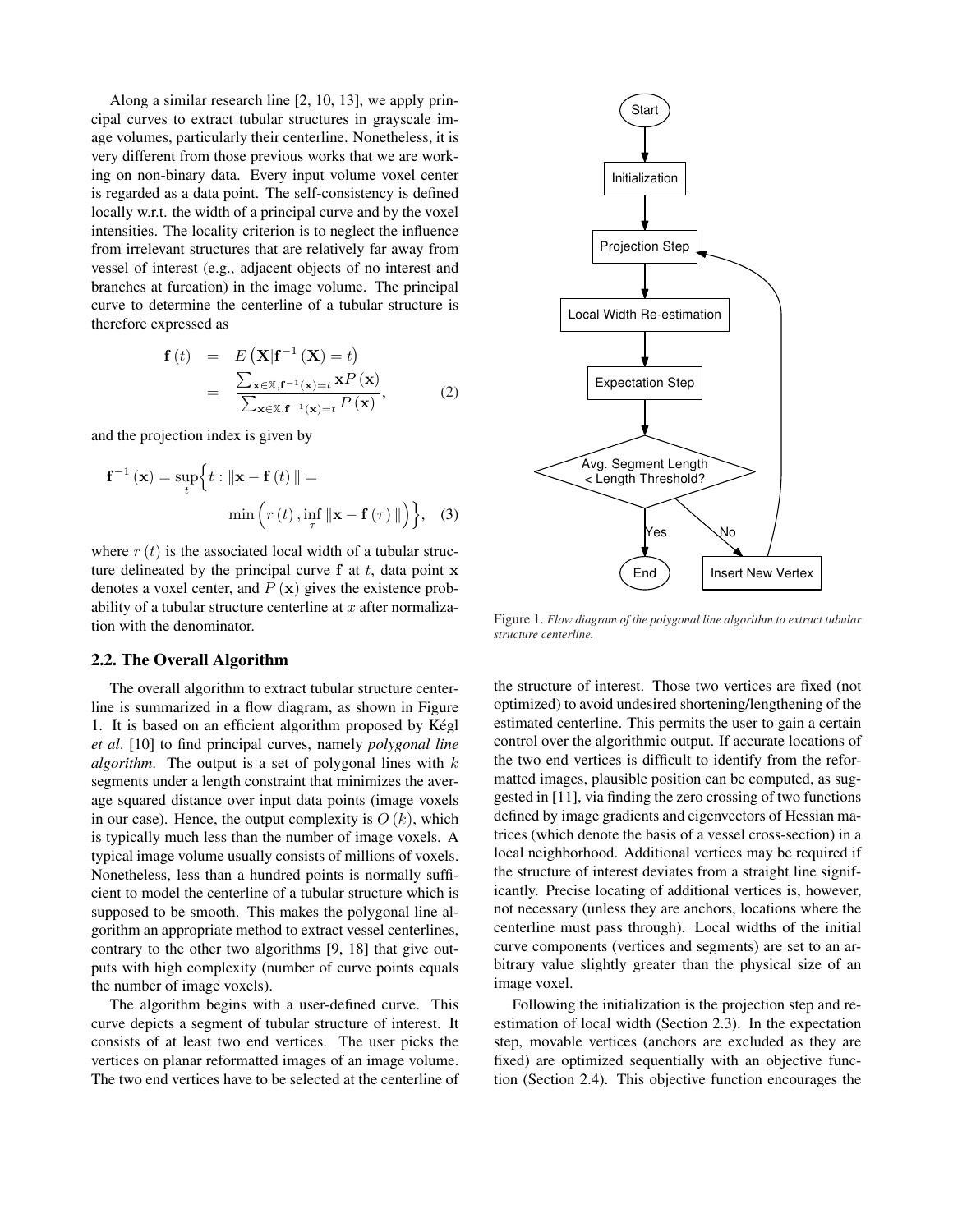curve to pass through the "middle" of a tubular structure. A suboptimal solution is obtained with a gradient descent method. Stopping criteria of the optimizer can be defined by the maximum number of iterations, a tolerance on the gradient magnitude or changes in optimization parameters (i.e., coordinates of polygonal line vertex). Once the optimizer terminates, a new vertex is inserted to the longest segment. This is to make the vertex sampling as even as possbile. Then the algorithm goes to the next iteration. It keeps iterating until the average curve segment length is below a length threshold defined as a scalar multiple of the voxel physical size. This is a straightforward stopping criterion of the polygonal line algorithm for tubular structure centerline extraction.

## 2.3. Projection Step and Local Width Estimation

In theory, the goal in the projection step is to determine the projection index  $f^{-1}(x)$  of every data point x given the current principal curve f. However, knowing the exact index is not necessary, as we are not going to update the principal curve on the parametric space. One elegant aspect of the polygonal line algorithm is that the representation of principal curve is very simple. It consists of only  $k + 1$  vertices  $\mathbf{v}_1, \ldots, \mathbf{v}_{k+1}$  and k line segments  $\mathbf{s}_1, \ldots, \mathbf{s}_k$ . Therefore, it is sufficient to determine which component (either a vertex or a segment) does a data point project onto.

We define  $2k + 1$  disjoint sets  $\mathbb{V}_1, \ldots, \mathbb{V}_{k+1}, \mathbb{S}_1, \ldots, \mathbb{S}_k$ to hold the data points that projected onto vertices and segments of f, respectively,

$$
\mathbb{V}_{i} = \left\{ \mathbf{x} \in \mathbb{X} : \mathbf{x} \notin \bigcup_{j < i} \mathbb{V}_{j}, \delta_{v} (\mathbf{x}, \mathbf{v}_{i}) \leq \frac{W (\mathbf{v}_{i})}{2}, \delta_{v} (\mathbf{x}, \mathbf{v}_{i}) = \min \left( \inf_{m} \delta_{v} (\mathbf{x}, \mathbf{v}_{m}), \inf_{p} \delta_{s} (\mathbf{x}, \mathbf{s}_{p}) \right) \right\}, \quad (4)
$$

where  $\delta_v(\mathbf{x}, \mathbf{v}_i) = ||\mathbf{x} - \mathbf{v}_i||$ ,  $\delta_s(\mathbf{x}, \mathbf{s}_i)$  returns the shortest Euclidean distance from point  $x$  to the segment  $s_i$  and  $W(\mathbf{v}_i)$  is the local width associated with the vertex  $\mathbf{v}_i$ ,

$$
\mathbb{S}_{i} = \left\{ \mathbf{x} \in \mathbb{X} : \mathbf{x} \notin \bigcup_{\forall m} \mathbb{V}_{m}, \mathbf{x} \notin \bigcup_{p < i} \mathbb{S}_{p}, \delta_{s}(\mathbf{x}, \mathbf{s}_{i}) \leq \frac{W(\mathbf{s}_{i})}{2}, \delta_{s}(\mathbf{x}, \mathbf{s}_{i}) = \inf_{j} \delta_{s}(\mathbf{x}, \mathbf{s}_{j}) \right\},
$$
(5)

where  $W(\mathbf{s}_i)$  is the local width associated with the segment  $s_i$ .

In other words, in the projection step, every data point is placed into either a projection set of vertex v or segment s if it is laid within the territory defined by the component's local width  $W(\cdot)$  (analogous to the diameter of the tube to be extracted). All the points in a particular projection set share the same property that they are the closest to the component but nothing else.

Suppose for each data point x we have two scalar values,  $\varepsilon$  (x) and  $\omega$  (x), associated with it.  $\varepsilon$  (x) represents likeliness of the existence of tubular structure and  $\omega(\mathbf{x})$  denotes the scale at which the likeliness is computed. Local width of the principal curve can be derived from these two quantities.  $\varepsilon(\cdot)$  gives the confidence level of the scale-space data  $\omega(\cdot)$  which is proportional to the width of a nearby tubular structure. Hence, local width of the  $i<sup>th</sup>$  principal curve segment  $W(\mathbf{s}_i)$  can be calculated as the expected scale-space data of points in the projection set  $\mathbb{S}_i$ . Mathematically, it is given by

$$
W\left(\mathbf{s}_{i}\right)=\kappa\frac{\sum_{\mathbf{x}\in\mathbb{S}_{i}}\omega\left(\mathbf{x}\right)P_{i}\left(\mathbf{x}\right)}{\sum_{\mathbf{x}\in\mathbb{S}_{i}}P_{i}\left(\mathbf{x}\right)},\tag{6}
$$

where  $\kappa$  is a constant that transfers the expected scale-space data to the width of the detected tubular structure (see Section 2.5), the denominator is for normalization and

$$
P_i(\mathbf{x}) = \exp\left(-\frac{\left(1 - \varepsilon(\mathbf{x}) / \max_{\mathbf{y} \in \mathbb{S}_i} \varepsilon(\mathbf{y})\right)^2}{2\left(1 - C\right)^2}\right), \quad (7)
$$

denotes an existence probability of a tubular structure at data point  $x$ .  $C$  is a cutoff value of the normalized likeliness in the exponent numerator, which controls the sensitivity of  $P_i(\cdot)$  towards  $\varepsilon(\cdot)$ . The cutoff value can be either found empirically or calibrated with synthetic data with known tubular width. Regarding the local width associated with vertices of the principal curve, we set  $W(\mathbf{v})$  to the maximum local width of its adjacent segment(s). A method to compute  $\varepsilon(\cdot)$  and  $\omega(\cdot)$  from grayscale image volumes is described in Section 2.5.

#### 2.4. Objective Function in Expectation Step

The objective function in the expectation step consists of three cost functions. The first one implements the selfconsistency criterion and the other two cost functions are for regularization. The implementation of Equation 2 can be achieved by minimizing the expected normalized Euclidean distance from projected data points to every vertex  $v_i$  and its adjacent segments. This encourages the polygonal lines to pass through the "middle" of regions where tubular structure existence probability is high. The cost function is given as

$$
E_{\text{data}}(\mathbf{v}_{i}) = \left(\underbrace{\sum_{j \in \mathcal{N}(\mathbf{v}_{i})} \sum_{\mathbf{x} \in \mathbb{S}_{j}} \frac{\delta_{s}(\mathbf{x}, \mathbf{s}_{j})}{W(\mathbf{s}_{j})/2} P_{j}(\mathbf{x}) / \sum_{j \in \mathcal{N}(\mathbf{v}_{i})} \sum_{\mathbf{x} \in \mathbb{S}_{j}} P_{j}(\mathbf{x})}{\text{Adjacent segment(s)}} + \left(\underbrace{\sum_{\mathbf{x} \in \mathbb{V}_{i}} \frac{\delta_{v}(\mathbf{x}, \mathbf{v}_{i})}{W(\mathbf{v}_{i})/2} P'_{i}(\mathbf{x}) / \sum_{\mathbf{x} \in \mathbb{V}_{i}} P'_{i}(\mathbf{x})}}_{\text{Vertex (neglected)}}\right), \quad (8)
$$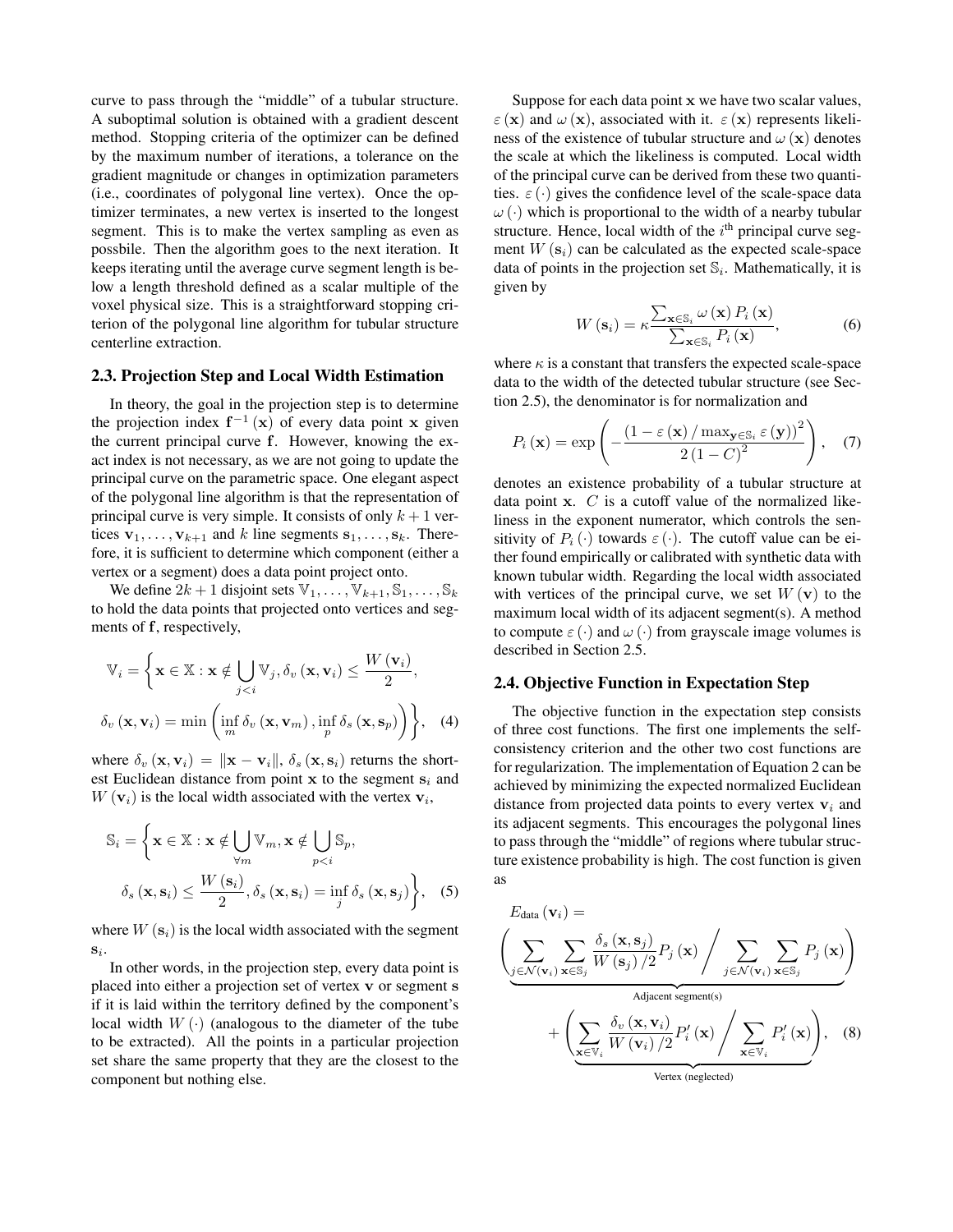where  $\mathcal{N}(\mathbf{v}_i)$  denotes a set of segment indices whose segment is adjacent to the vertex  $v_i$ ,  $P_j(x)$  is the function given in Equation 7 for measuring the existence probability of tubular structure and  $P_i'(\mathbf{x})$  is a similar function but with the segment projection set S replaced by a vertex projection set V. The function  $\delta$ . ( $\cdot$ ) returns the shortest Euclidean distance from a data point to a principal curve component (defined in Section 2.3). It is normalized by the local half width of the component  $\frac{W(\cdot)}{2}$ . Since  $\delta$ .  $(\cdot) \leq \frac{W(\cdot)}{2}$  (cf. it is one of the conditions in the set definitions given in Equations 4 and 5), and their weights  $P_j(\cdot)$  and  $P'_i(\cdot)$  are normalized by the denominator, value of  $E_{data}(\cdot)$  is in the interval [0, 1].

In practice, the contribution from vertex in  $E_{data}(\mathbf{v}_i)$ tends to drive the vertex  $v_i$  towards the outer curvature region (area opposite to the curvature center). This is because the projection region of vertex is squeezed into a plane in the inner curvature area, and thus very likely there is no data point projected onto the vertex. This asymmetric distribution of data points in  $V_i$  induces bias towards the outer curvature region as the expected distances to those data points are minimized. To get rid of this bias, we neglect the second addend in Equation 8.

The second cost function accounts for the relative strain induced by vertex dislocation due to optimization. Strain is a measure on the degree of deformation. It is expressed as the difference in placement of parts in a system. Numerically, the relative strain is given as

$$
E_{\text{strain}}\left(\mathbf{v}_{i}\right) = \frac{\sum_{j \in \mathcal{N}\left(\mathbf{v}_{i}\right)} l\left(\mathbf{s}_{j}\right) - \sum_{j \in \mathcal{N}\left(\mathbf{v}_{i}\right)} l\left(\mathbf{s}_{j}^{0}\right)}{\sum_{j \in \mathcal{N}\left(\mathbf{v}_{i}\right)} l\left(\mathbf{s}_{j}^{0}\right)},\quad(9)
$$

where  $l(\cdot)$  gives the length of the argument segment,  $s_i$  and  $s_j^0$  denote the adjacent segments after and before the vertex optimization, respectively.  $E_{\text{strain}} (\cdot)$  returns value in R. It calculates the relative change in segment length due to the optimization, e.g. 0 denotes no change, 1 dentoes 100% lengthening and −0.2 means 20% shortening.

The last cost function penalizes unevenness of vertices in the polygonal lines. Even sampling of vertices in the principal curve is essential to estimating a smooth tubular structure centerline. Too few/many vertices in a region would result in a straight lengthy curve/redundancy. This cost function measures the length ratio of adjacent segments at vertex  $v_i$ . It is expressed as

$$
E_{\text{evenness}}\left(\mathbf{v}_{i}\right) = 1 - \frac{\min\left\{l\left(\mathbf{s}_{j}\right): j \in \mathcal{N}\left(\mathbf{v}_{i}\right)\right\}}{\max\left\{l\left(\mathbf{s}_{j}\right): j \in \mathcal{N}\left(\mathbf{v}_{i}\right)\right\}},\quad(10)
$$

giving a value in range  $[0, 1]$ ; 0 denotes equal length in adjacent segments indicating even vertex spacing in a local neighborhood, if a segment is much longer than the other one  $E_{\text{evennes}}(\cdot) \rightarrow 1$ .

In summary, the objective function exploited in the ex-

pectation step is given as,

$$
E(\mathbf{v}_i) = E_{\text{data}}(\mathbf{v}_i) + \lambda \frac{k}{k^0} \Big( E_{\text{strain}}(\mathbf{v}_i) + E_{\text{evennes}}(\mathbf{v}_i) \Big), \quad (11)
$$

where  $\lambda \in \mathbb{R}^+$  is a variable to control the influence of the regularization terms.  $k$  and  $k^0$  are the numbers of vertices in the current and initial curves, respectively. The multiplication of their ratio is to increase the importance of regularization as the number of vertices increases to avoid overfitting.

#### 2.5. Vesselness Measure and Scale-space Data

The tubular structure existence likeliness  $\varepsilon(\cdot)$  and the scale-space data  $\omega(\cdot)$  exploited in Section 2.3 are computed with the multiscale line filter proposed by Sato *et al*. [17]. This method performs multiscale analysis on image volume with the Hessian matrix to enhance bright tubular structures. Filter responses are calculated based upon the eigenvalues of Hessian matrix. Scale is referred to the  $\sigma$  parameter of the second derivatives of Gaussian used in the Hessian matrix computation. Multiple responses at discrete scales are computed and aggregated with a maximum operator. We use the aggregated responses as  $\varepsilon(\cdot)$  in this work. Higher response means higher likeliness of an existence of tubular structure. The scale that has been chosen by the maximum operator is kept in  $\omega(\cdot)$  as a scale-space datum. It provides us with information on the local width of an enhanced tubular structure. Sato *et al*. [17] found experimentally that, for a tube with bar-shaped cross-sectional profile, if  $\sigma$  equals half of the tube width, maximum vesselness measure is observed along the centerline in the scale-space. This suggests that  $\sigma$  is an estimate of the half tube width and thus we have  $\kappa = 2$  in Equation 6.

### 3. Experimental Results

We have designed two synthetic data sets to demonstrate the robustness of the proposed method to noise, changes in image resolution and voxel anisotropy. They are both in matrix size  $200 \times 60 \times 60$  with voxel size  $1 \times 1 \times 1$  arbitrary unit (a.u.), one of the sets is an image of a straight tube with varying width  $(2 \times$  its radius) and the other set imaged a curved tube in a fixed width. The straight tube runs along the X-axis in the middle of the image volume. It starts with a local width 16 a.u., changes progressively to 8 a.u. between the  $40^{th} - 80^{th}$  a.u. from the start point, and increases to 12 a.u. between the  $120<sup>th</sup> - 160<sup>th</sup>$  a.u. from its origin. Figures  $2(a)$ –(b) show the image volume and the tube. Voxels inside the tube have intensity equals 255, for those outside, they are set to 0. This synthetic data set is to evaluate our method in estimating the local width of a tubular structure. The curved tube given in Figure 2(d) runs along the X-axis,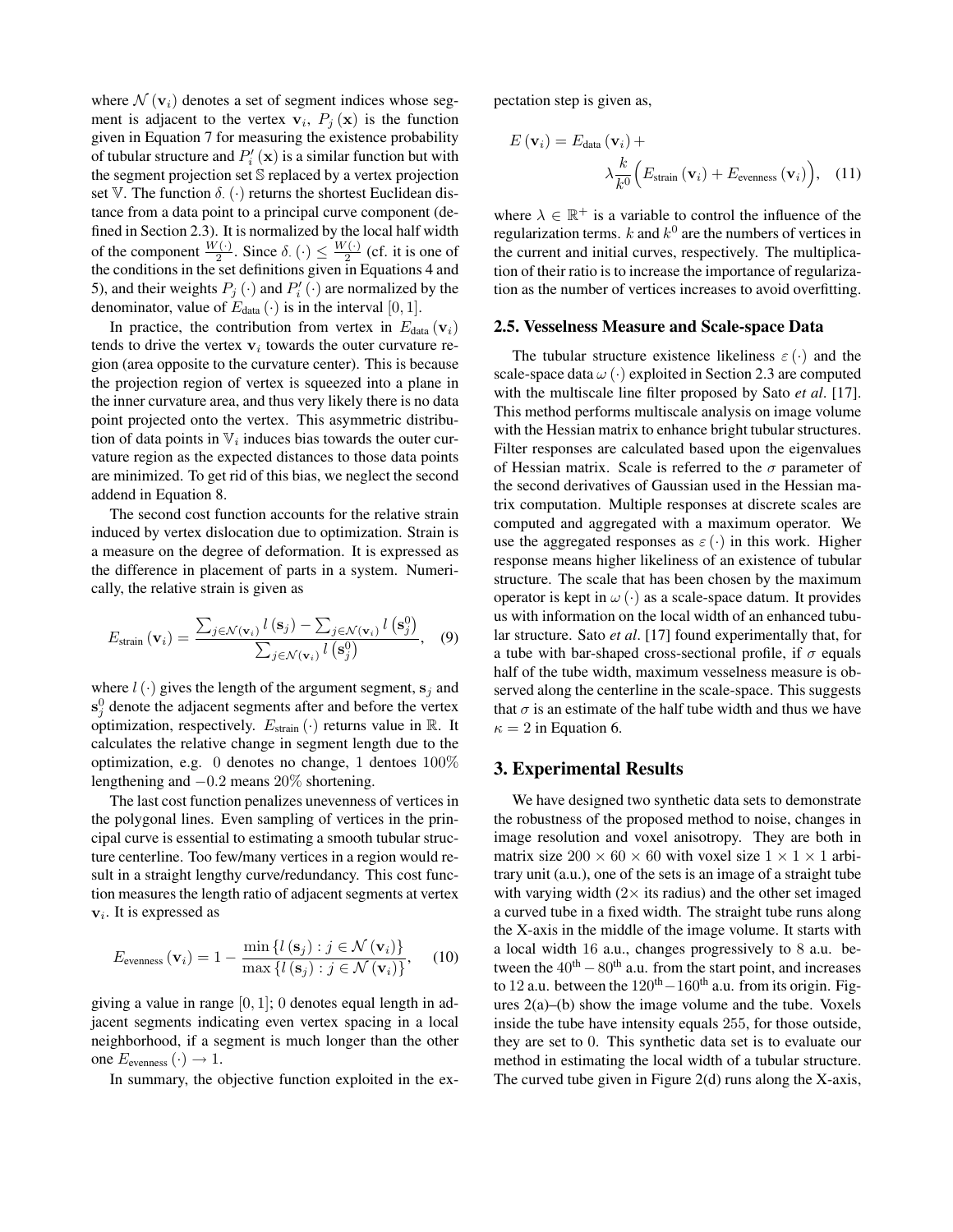

Figure 2. *(a)-(d) Synthetic data sets and the generating models (both centerlines and tube surfaces). Slices from noiseless straight tube data set (a) and its model (b). Slices from noiseless curved tube data set (c) and its model (d). (e)-(h) Their noisy counterparts, extracted centerlines and tubes built upon estimated local widths. Slices from the* 5 *dB (downsampled by a factor of* 2*) straight tube (e) and the* 10 *dB (downsampled by a factor of* 4*) curved tube (g). Centerlines and tube models estimated from noisy straight (f) and curved (h) tubes. Surfaces are color-coded with the half local width (in a.u.).*

starts rotating around the axis anti-clockwisely for 360<sup>°</sup> at the  $25<sup>th</sup>$  a.u. from its origin and goes back to the X-axis at the  $175<sup>th</sup>$  a.u. from the start point. Its local width is kept at 16 a.u., voxel intensity 255 denotes interior part and 0 represents the exterior. We evaluate the locations of the extracted tube centerline with this data set at various image resolutions and noise conditions.

The experiments are conducted at the following conditions: isotropic downsampling by factors of 1, 2 and 4 for the straight tube and 1, 4 and 8 for the curved tube; anisotropic downsampling in the Z-direction by factors of 4 and 8 for the straight and curved tube, respectively; and adding zero-mean Gaussian noise at signal-to-noise (SNR) 10 and 5 dB. These are to assess the effects of changes in image resolution, voxel anisotropy and noise level on the algorithmic performance, respectively. Downsampling is per-



Figure 3. *Local width estimated along the centerline extracted vs. the truth at different downsampling conditions (a) and noise levels (b). DS denotes downsampling by the factor followed, DS-Z denotes downsampling in Z-direction.*

as  $20 \log_{10} (A/\sigma_q)$ , where  $A = 255$  is the maximum intensity of the image and  $\sigma_q$  is the standard deviation of the additive Gaussian noise. SNR = 10 dB  $\Rightarrow \sigma_g = 80.6$ and SNR = 5 dB  $\Rightarrow \sigma_q = 143.4$ . Image slices from a 5 dB straight tube and a 10 dB curved tube are given in Figures 2(e) and 2(g), respectively. Once noise is added, intensities are renormalized back to their original range (i.e.,  $0 - 255$ ). Local width estimations are evaluated visually with line plots (local width vs. running distance from the start point) against the truth local width. Accuracy of the estimated centerline locations is quantified with the shortest Euclidean distance to the truth.

Experimental results are presented in Figure 3 and Table 1. Figure 3(a) shows the local width estimated at different downsampling conditions. Seven discrete scales are exploited in the computation of the vesselness measure covering  $3 - 9$  a.u., they are linearly sampled. The cutoff vari-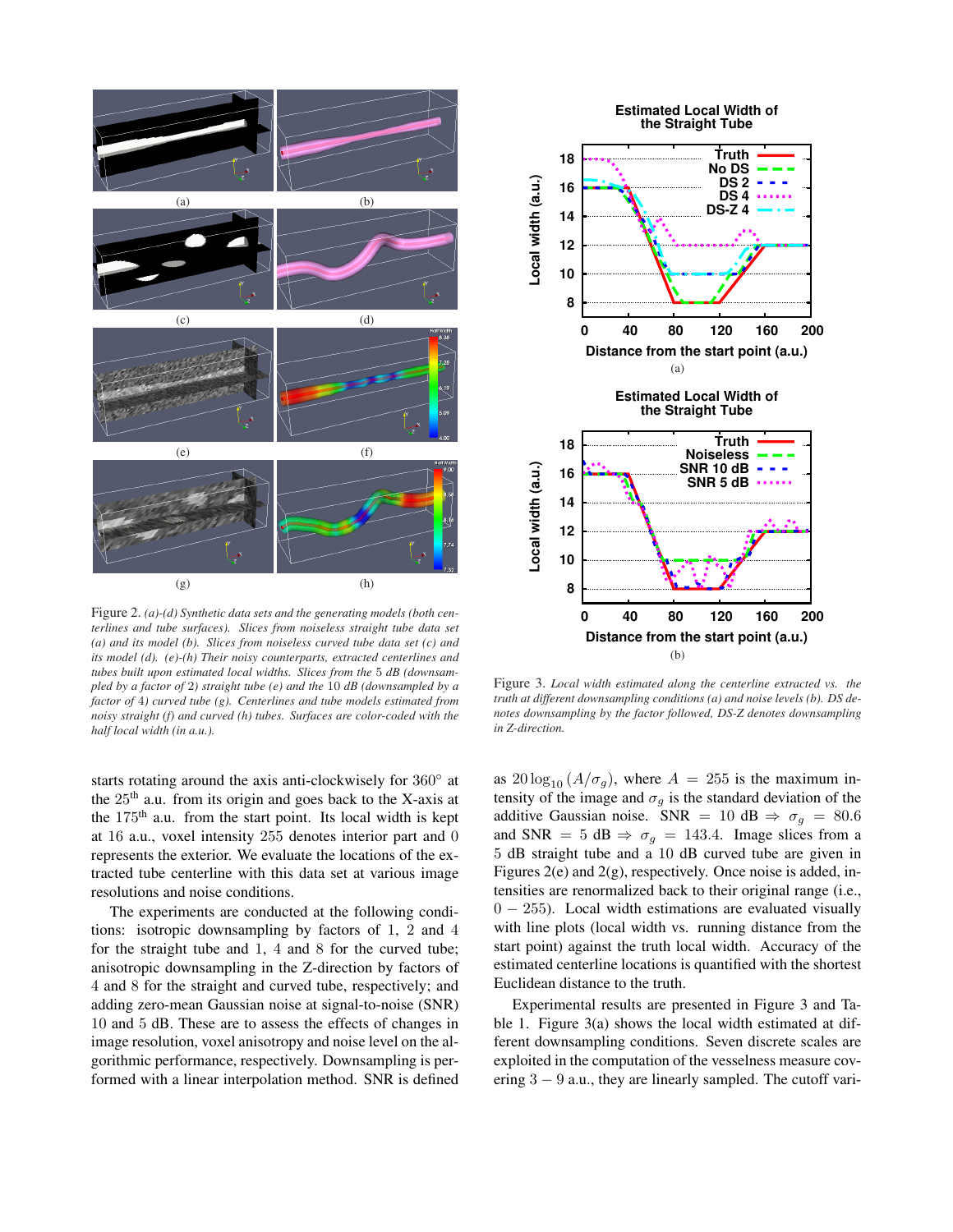able C in Equation 7 and the weight  $\lambda$  of the regularization terms in Equation 11 are determined empirically with the noiseless straight and curved tube digital phantom, respectively. It is found that  $C = 0.975$  and  $\lambda = 0.2$  generally produce good width and centerline estimation. The stopping criterion of the algorithm, average length of the polygonal line segments, is set to 2 voxels of the lowest resolution (i.e.,  $2 \times 8 = 16$  a.u.). At the original resolution, width estimation is accurate, although there are small discrepancies in the transition regions ( $40<sup>th</sup> – 80<sup>th</sup>$  and  $120<sup>th</sup> – 160<sup>th</sup>$  a.u. from the start point). Those discrepancies probably are due to the discrete sampling in the scale-space. Errors are observable at the narrow portion of the tube when the image volume is downsampled by a factor of 2 isotropically and anisotropically along the Z-direction by 4. Such errors are prone to the resolution limit; if there is 1 voxel error in the estimation, the local widths approximated are 10 and 12 a.u. (truth is 8 a.u.) for those two downsampling conditions, respectively. Errors are more significant in the volume downsampled by a factor of 4. But still they are less than or equal to the worst case (12 a.u.) owing to the resolution constraint.

For the noise sensitivity experiments, we apply the algorithm to an image volume with resolution equals 1/2 of the original. Results are presented in Figure 3(b). The error due to the limitation of image resolution is alleviated in a noisy condition (local widths estimated are more accurate, less than 10 a.u., in general at the narrowed region in noisy data than the noiseless counterpart, indeed a noiseless image is very rare in a clinical environment). Large error with the noiseless data may owe to intensity bias induced by image averaging. This bias makes the narrowed region apparently wider. Random noise and intensity rescaling may curtail such biased effect eventuating in a closer width estimation. Even in a severe noise condition ( $SNR = 5$  dB), we found that the estimation is satisfactory; the approximation errors are within the error level due to the resolution limit. Figure 2(f) shows the centerline estimated and a tube model constructed with the approximated local width (surface is colorcoded with the half local width) of the synthetic straight tube data set at noise level 5 dB.

Percentile statistics of the shortest Euclidean distance (in a.u.) to the truth centerline locations of the curved tube are tabulated in Table 1. The results are obtained with the stopping criterion of the algorithm set to 2 voxels of the image resolution. Image resolutions are listed in the second column of Table 1. 50%, 75% and 100% percentiles of the data are given. The 100% percentile figures correspond to the maximum shortest Euclidean distance to the truth. In the brackets, distances are expressed as a fraction of a single voxel, a value  $< 1$  (in bold face) means the distance is shorter than the physical size of a voxel. The results show subvoxel accuracy in all situations, even in the 100% percentile. Exceptions are observed at the original resolution.

Table 1. *Percentile statistics of the shortest Euclidean distance (in a.u.) to the truth centerline locations of the curved tube. DS denotes downsampling by the factor followed, DS-Z denotes downsampling in Z-direction,*  $\infty$  *dB means noiseless data set. Figures in brackets are ratios of the distances to the voxel size, a value* < 1 *is highlighted in bold face emphasizing subvoxel precision.*

|                 | Voxel          | Percentiles of the shortest Euclidean  |            |            |
|-----------------|----------------|----------------------------------------|------------|------------|
|                 | size           | distance to the truth locations (a.u.) |            |            |
|                 | (a.u.)         | 50%                                    | 75\%       | 100%       |
| DS 1            |                | 1.28(1.28)                             | 1.80(1.80) | 3.25(3.25) |
| DS <sub>4</sub> | $\overline{4}$ | 1.16(0.29)                             | 1.93(0.48) | 3.02(0.75) |
| DS 8            | 8              | 2.84(0.36)                             | 3.47(0.43) | 4.75(0.59) |
| $DS-Z8$         | 8              | 1.43(0.18)                             | 2.23(0.28) | 3.63(0.45) |
| $\infty$ dB     | 4              | 1.16(0.29)                             | 1.93(0.48) | 3.02(0.75) |
| 10dB            | 4              | 1.15(0.29)                             | 1.86(0.47) | 3.16(0.79) |
| 5 dB            | 4              | 1.24(0.31)                             | 2.16(0.54) | 3.54(0.88) |



Figure 4. *Slices from two clinical data sets, time-of-flight MRA of a cerebral circulation (a) and CT of a left pelvis showing the iliac arteries (b), overlaid with the major vessels extracted. Tube surfaces are color-coded with the half local width (in mm).*

We found that it is due to the shifting of the maximum vesselness measure towards the center of curvature. Indeed it is evidenced that our algorithm successfully tracks the location where the vesselness measure is locally maximum.

All these experimental results suggest that the proposed method is capable of determining tube centerlines in image volumes with subvoxel accuracy. They also show that the centerlines extracted have high robustness to noise, changes in image resolution and voxel anisotropy. Furthermore, our algorithm can produce accurate estimation of tubular structure local width (subjected to the resolution limit).

To demonstrate the application to clinical data, we have tested our algorithm on two publicly available<sup>1</sup> data sets, they are a time-of-flight MRA of a cerebral circulation in isotropic voxels and a CT of a left pelvis imaged iliac arteries in anisotropic voxels. Figure 4 shows the major vessels extracted. In our experience, 3 − 5 supplementary vertices (in addition to two fixed end vertices) chosen nearby the desired centerline is sufficient to give a good initialization to

<sup>1</sup>Available at http://www.gris.uni-tuebingen.de/edu/ areas/scivis/volren/datasets/new.html.